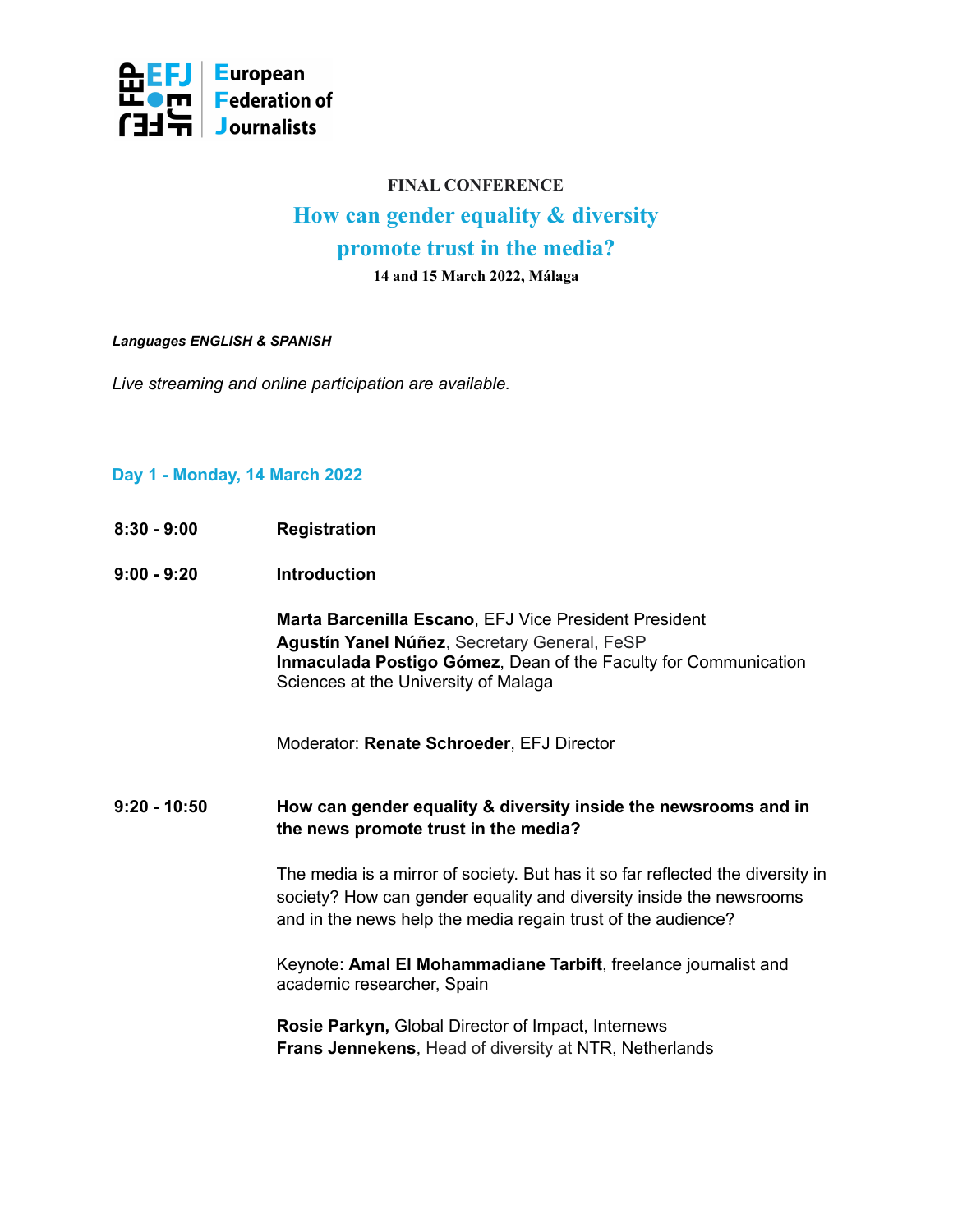

Moderator: **Lola Fernández Palenzuela**, Journalist and Equality Secretary, FeSP

# **10:50 - 11:20 Coffee break**

# **11:20 - 13:15 From top to bottom: more female and diverse leaders in the media**

How to promote more female and diverse journalists in leadership positions? How can it make a difference? Transparent procedures recruitment and pay policy job promotion

**Meera Selva**, Deputy Director of the Reuters Institute, UK **Katrin Poetzsch**, Advisory Board Member of the Bavarian Broadcast's Equality Team **Allan Boye Thulstrup**, Vice President, Danish Journalists' Union (Online participation) **Montserrat Boix Piqué**, Journalist for TVE, specialist in equality policies in the media, Spain

Moderator: **Mogens Blicher Bjerregård**, EFJ President

**13:15 - 14:45 Lunch break**

#### **14:45 - 16:00 Tackling online harassment**

How can we tackle online harassment, especially related to gender and racial aspects? What is the extent of the problem? Is there any media policy or legal frame to address the problem? How can journalists seek help?

**Keynote**: **Florence Hainaut**, Belgian journalist

**Kristin Olson**, OSCE, Austria **Dr Maja Šimunjak**, Middlesex University, UK **Laia Serra Perelló,** Criminal lawyer, expert trainer in human rights, communication, discrimination and gender. Spain

Moderator: **Martine Simonis**, AJP, Belgium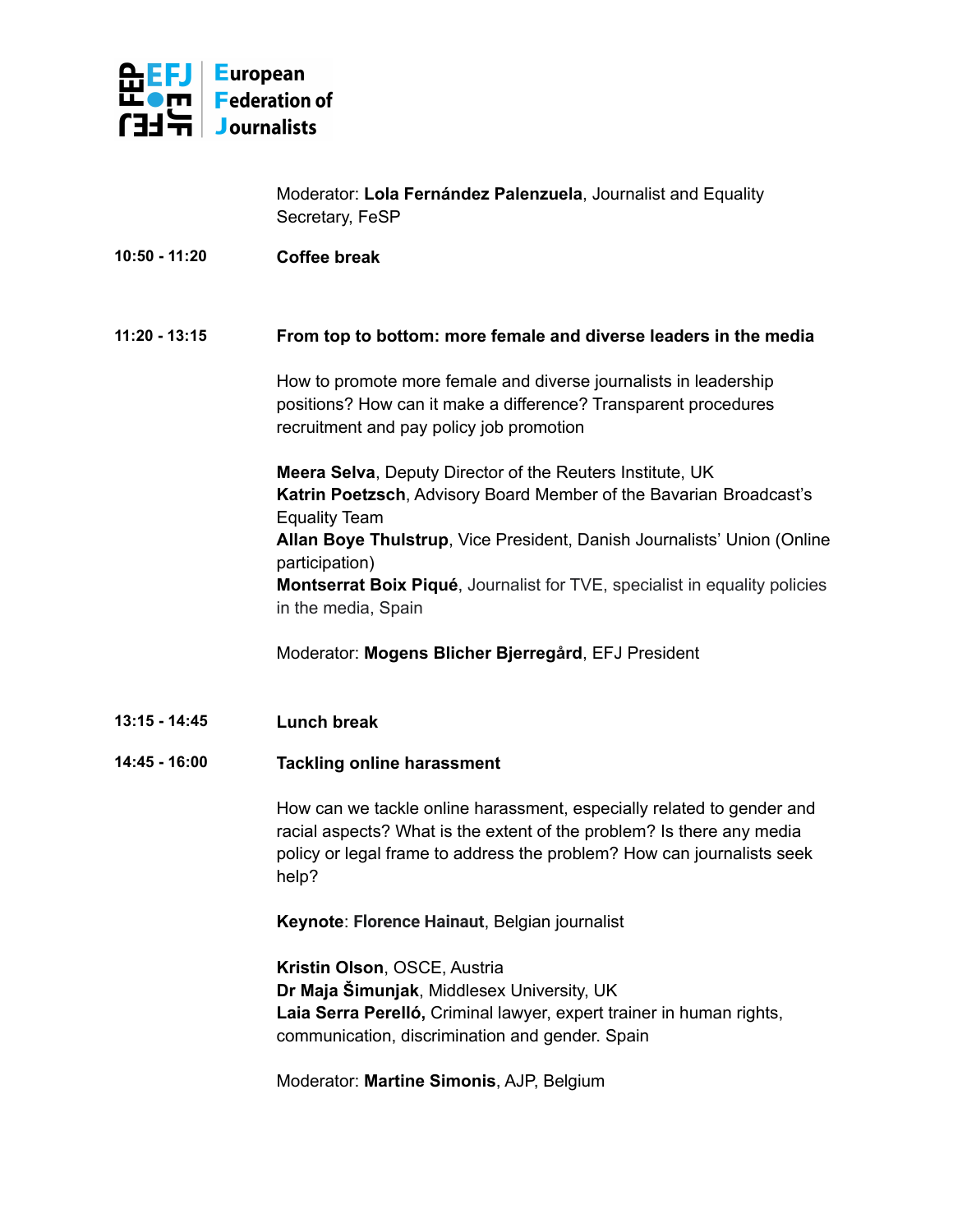

- **16:00 - 16:30 Coffee break**
- **16:30 - 17:30 Working group 1** How to tackle gender inequality in the media from unions' perfectives? (e.g. gender pay gap and the impact of a pandemic worsening the gap?) Sharing good practices / campaigns.

**Maria Angeles Samperio**, journalist and President of the IFJ Gender Council. FAPE

Moderator: **Pamela Moriniere**, IFJ

**17:30 - 18:30 Working group 2:** Sharing good practices on diversity in the news and in the newsroom?

> **Clara Aurrecoechea Iturregui**, journalist at Canal Sur RTV Andalucia-Spain **Guylaine Germain**, Equality and Diversity coordinator, AJP

Moderator: **Yuk Lan Wong**, Project and Policy Officer, EFJ

**18:30 - 18.45 Wrap-up & end of day 1**

**20:00 Group dinner**

# **Day 2 - Tuesday, 15 March 2022T5**

### **9:00 - 10:30 The future of journalism?**

How can journalists and the media maintain trust and engage their audience in the digital age? Are journalists and the media equipped for the future? New trends and new skills?

**Alexandra Borchardt**, Senior journalist, media consultant and lecturer